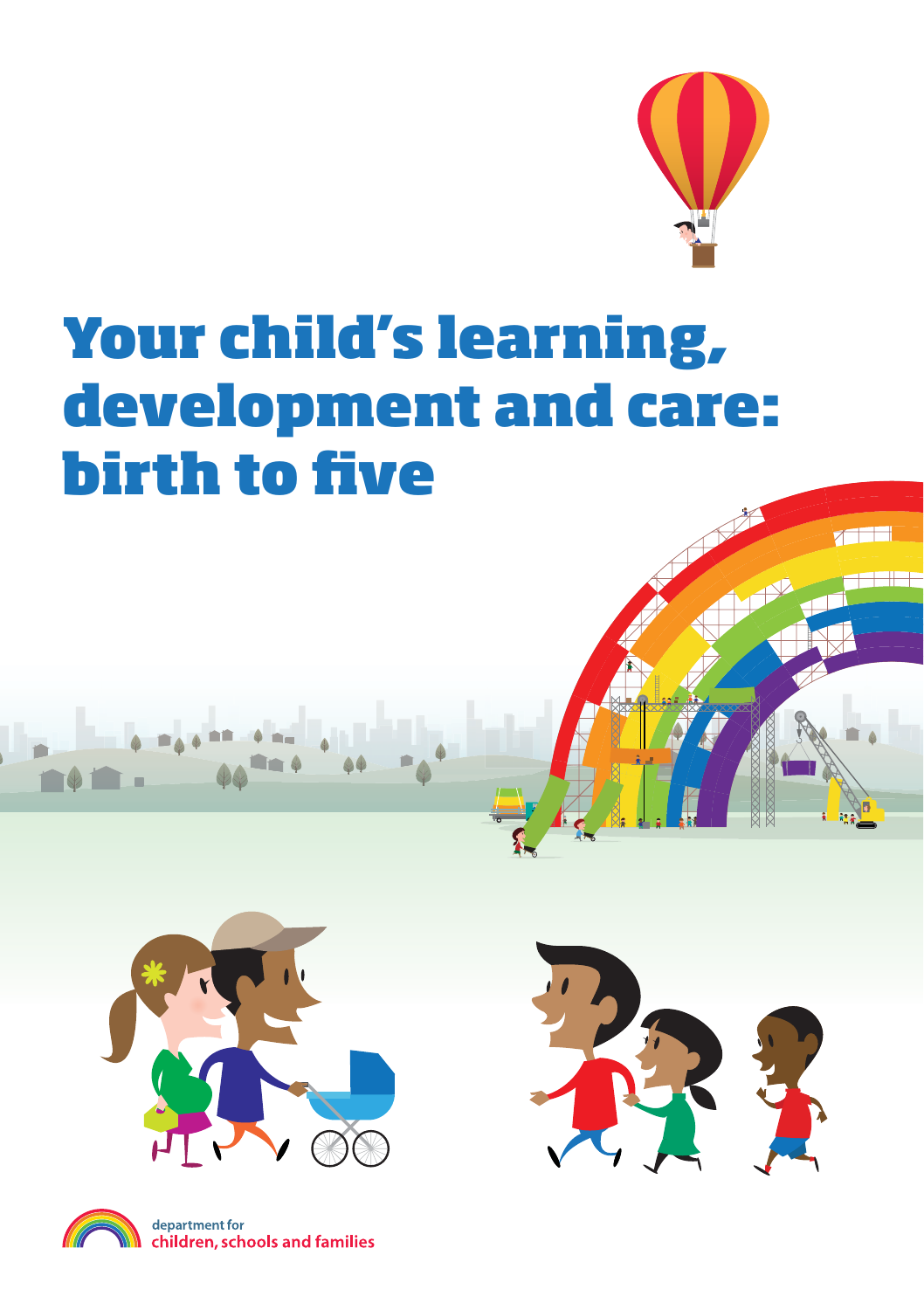# **Making the most of time with your child**

Every mum and dad wants the best for their child. You're the most important people in their life and crucial to their wellbeing. Your listening, understanding, playing and love are very important.

Learning happens all the time for babies and young children. And they've got a lot to learn from mums, dads and other caring and trusted adults, as well as from each other. You can help your child develop the skills and confidence that will benefit them throughout their life.

This booklet has some ideas about how you can support your baby or young child as they grow, so you can make the most of your time with them and support their development. There are examples of what you can do with babies and examples of activities with older children. You'll be able to choose the activities you think are right for your child.

**Remember the things you do make the biggest difference to your child getting the best possible start in life.** 

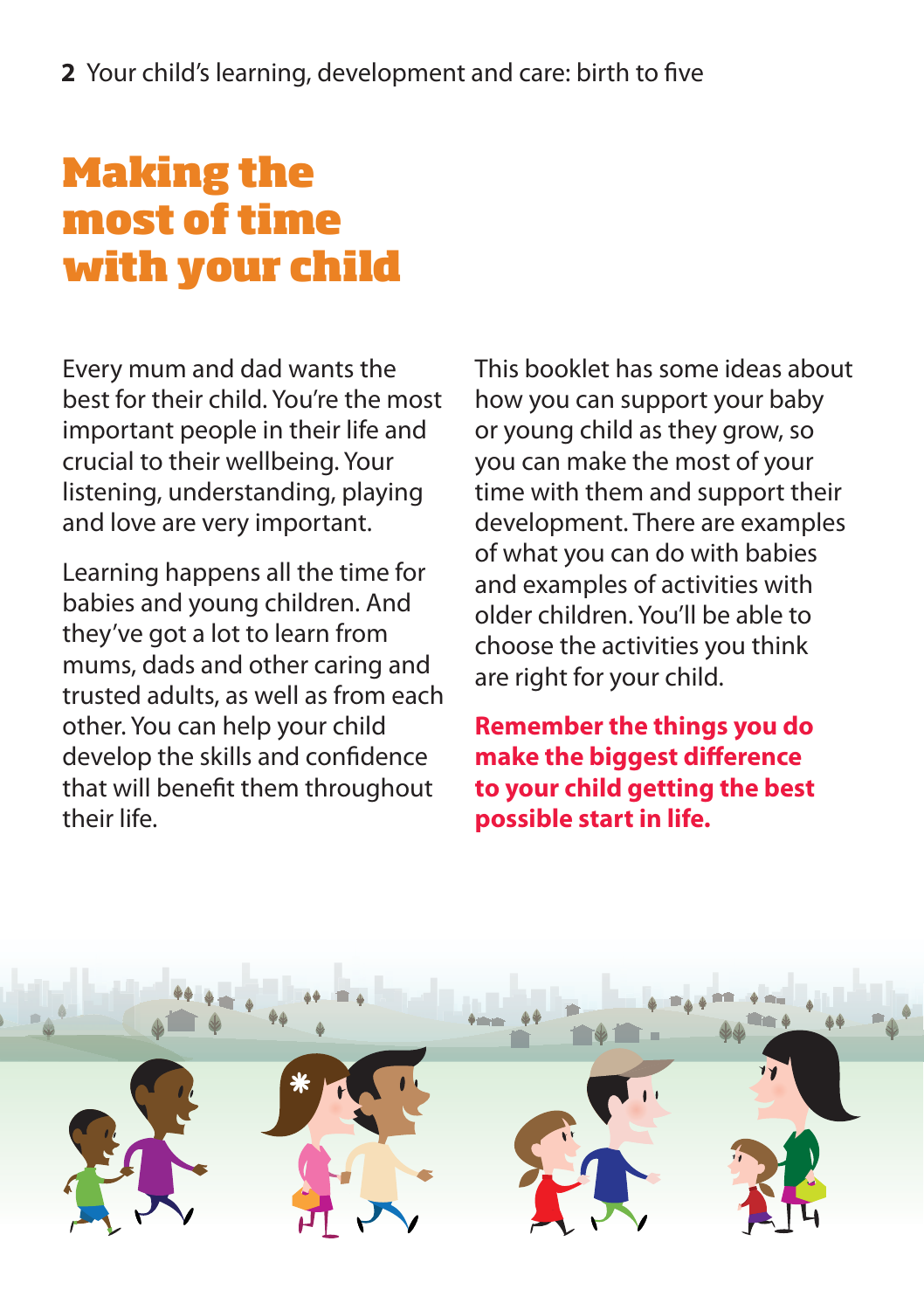# **The important role of mums and dads**

### **Did you know?**

- When you're cuddling your young child, you're building a bond and helping them feel safe and secure. This will help them to develop other relationships, both as a child and later in life.
- Sitting down and sharing books, whatever your child's age, is a great way to spend time together. They feel safe and secure sitting by your side and they will be picking up a lot of the language you read to them.
- Encouraging your child to try new things helps them gain confidence and find out what they're capable of doing.
- When you praise your young child, you're showing them you believe in them and are pleased with what they've done. This builds their confidence and is a much more effective way of improving their behaviour than telling them off.

• Children learn from mistakes. They do learn to judge risks with help from adults, but when they try new things for themselves they find out about possible dangers and learn how to protect themselves from harm.

#### **What about**

Joining in with your child's play? Children learn the most when they're playing, when they're interested and having fun. You could look at what they've chosen to play with and talk about the different things you notice about their toys. They'll be all ears – learning language and loving spending time with you.

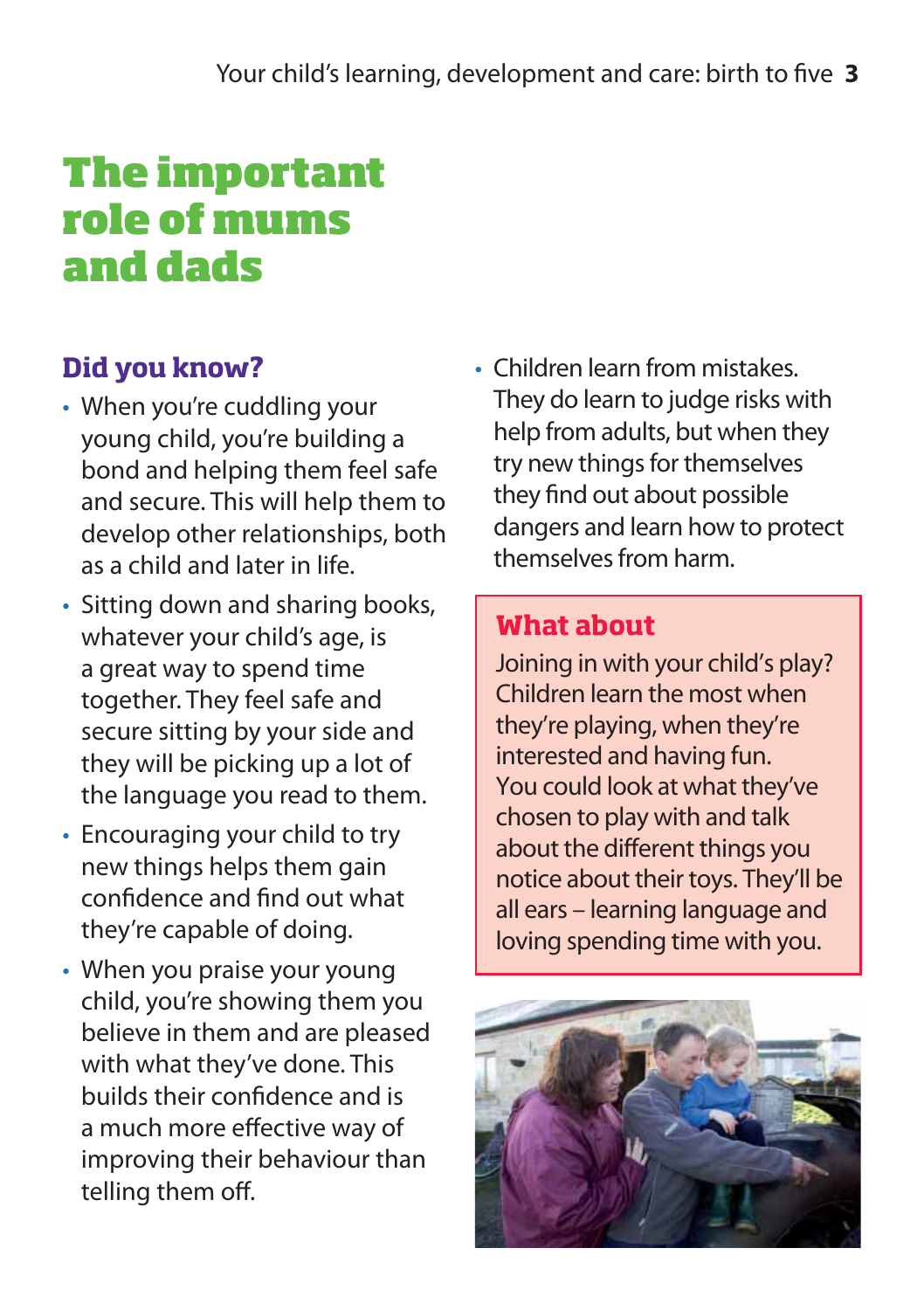# **Here are some things you can look for to see your child's development moving on...**

#### **It's good to talk together**

Babies react to people and sounds around them right from the start. They look about, listen, watch and react to the things around them, and communicate with people they see. By talking to them about their lives and the things around them, their understanding and their close relationship with you will grow.



#### **It's good to explore**

Babies and young children want to explore their environment as much as they can. Being better at getting around and developing their language means they can find out and understand more about their world. By taking them outside, letting them explore and talking about the things you find together, even before they can talk, their knowledge of the world will grow.

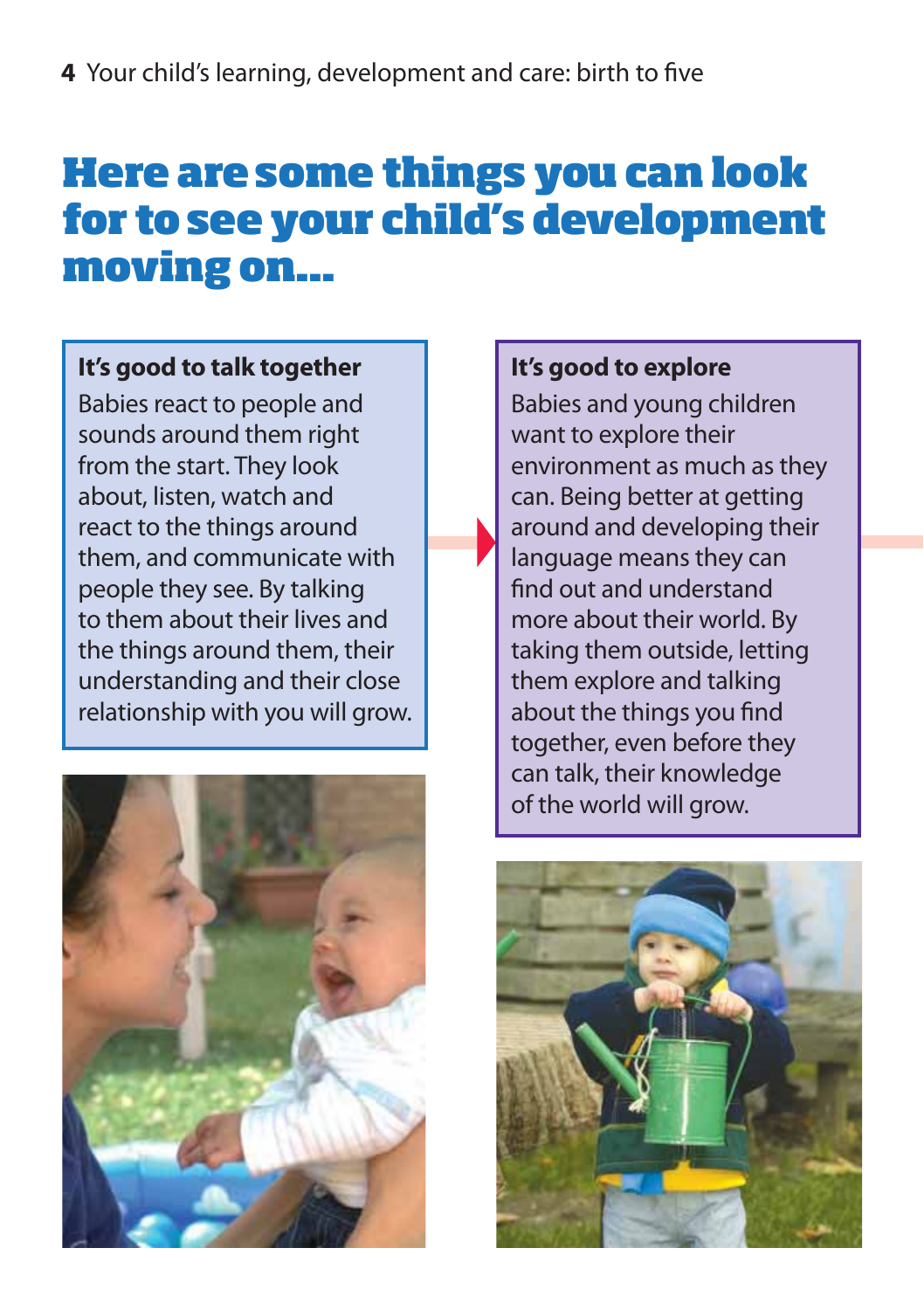#### **Remember all children grow and learn at their own pace. Even brothers and sisters are unique in the way they develop.**

#### **It's good to meet others**

Toddlers start to become more independent and enjoy moving about more freely and communicating. They're learning through play and developing problem solving skills. Giving your child the chance to meet and play with other children helps them become confident around others and they will learn a lot from the things other children do.



#### **It's good to feel secure**

As young children grow, they become more able to get around, talk and pretend. They show more self-confidence. From their close relationship with you, they can go on to make good friends with other people. If your child feels a secure attachment to you, they will feel comfortable meeting other people and exploring different activities and surroundings when they're away from you, knowing you'll return.

#### **It's good to learn through play**

Children are learning rapidly and know how they want to tackle things. They can work with a wide range of activities and with a wide range of people as their social skills improve. Allowing your child to follow their interests and showing you are interested by asking questions, you are helping them to learn through play and get ready to start school.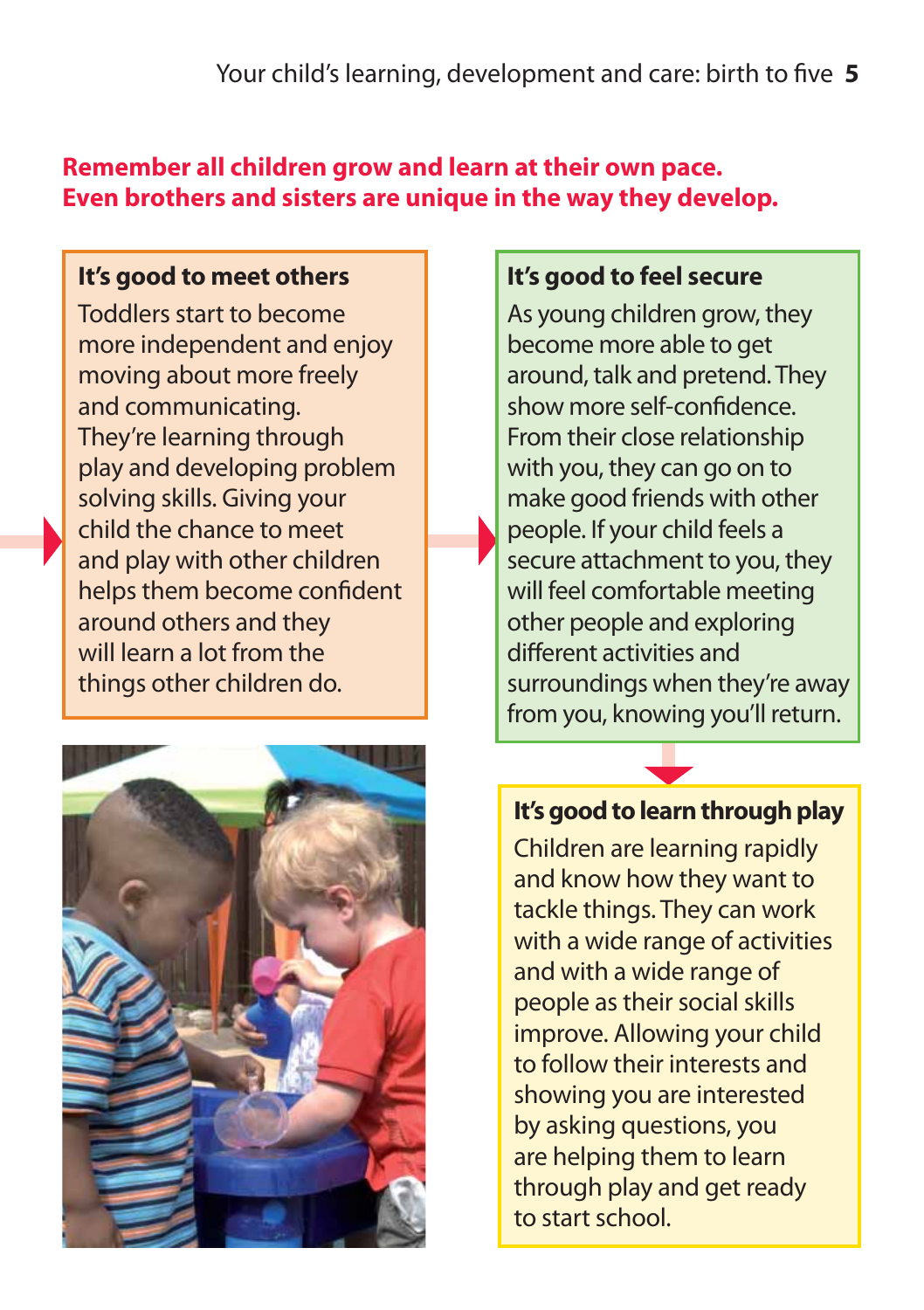# **Enjoying talking and listening together**

# **Health and wellbeing**

# **Did you know?**

- When you spend time talking and listening to your baby or young child – about where they sleep, where they live, the noises they hear, the things they see – you're also developing their ability to listen to you and respond.
- If you take time to stop and look, it gives your child the chance to show you things they've seen and tell you what's important to them.
- Listening to your child and allowing them time to speak without interruption helps them develop their confidence in talking with you and with others.

# **What about**

Playing a game of copycat with your baby or toddler. If you poke your tongue out at them they'll copy you. When they make a sound and you repeat it, watch their reaction. They're learning how to have a conversation, even before they can talk.

## **Did you know?**

- Letting your child express their frustration or anger is important. Listening, understanding and responding to their needs helps them learn how to handle their feelings.
- Explaining why toys need to be put away or kept in one area helps them understand safety and think of others.
- Talking to your child about which foods are good for them – and letting them make their own healthy choices – helps them become independent and healthy.

### **What about**

Making a picnic together? It could be in the garden, in the park, in your living room, even in your child's bedroom. Choose some fresh foods together and talk about why you're choosing them. Your child will be learning to combine healthy eating with pleasure.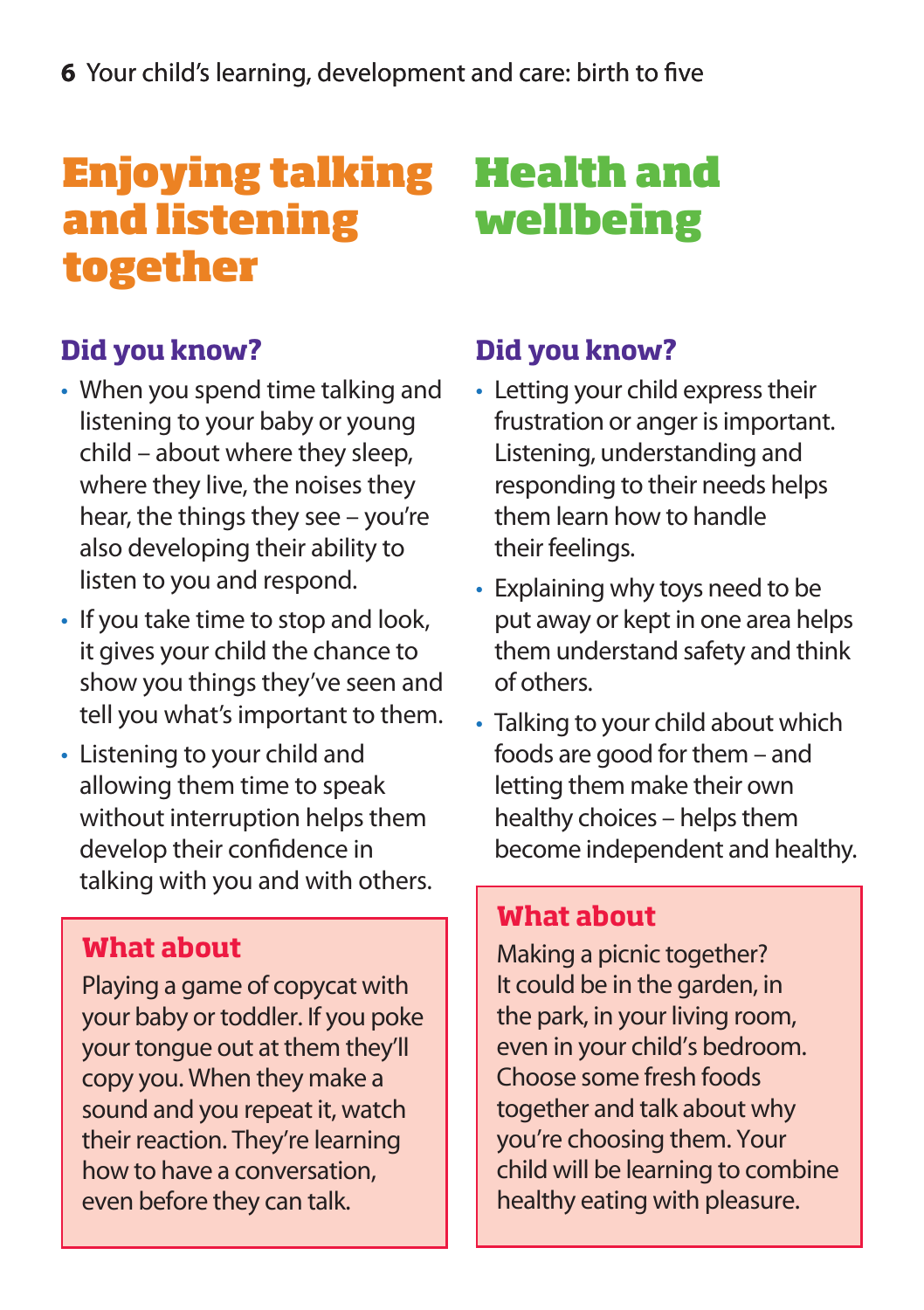# **Play is the best way to explore and learn**

# **Did you know?**

- Playing outdoors is essential to children of all ages – being outside means they can experience different temperatures and types of weather, and also make bigger movements and more noise.
- Pretending helps children to develop ideas and stories, and understand things from another person's point of view.
- Children's early play with natural materials helps to develop their understanding of the world around them. Mixing flour and water, seeing ice melt, or helping with cooking are all ways children learn about how liquids and solids change.





### **What about**

Playing together with different textures like dough, sand or fabric? Every child will enjoy playing and making things with these materials. Let them squeeze it between their fingers and handle it in all sorts of different ways. They'll discover and explore it through their senses and build up their strength, too.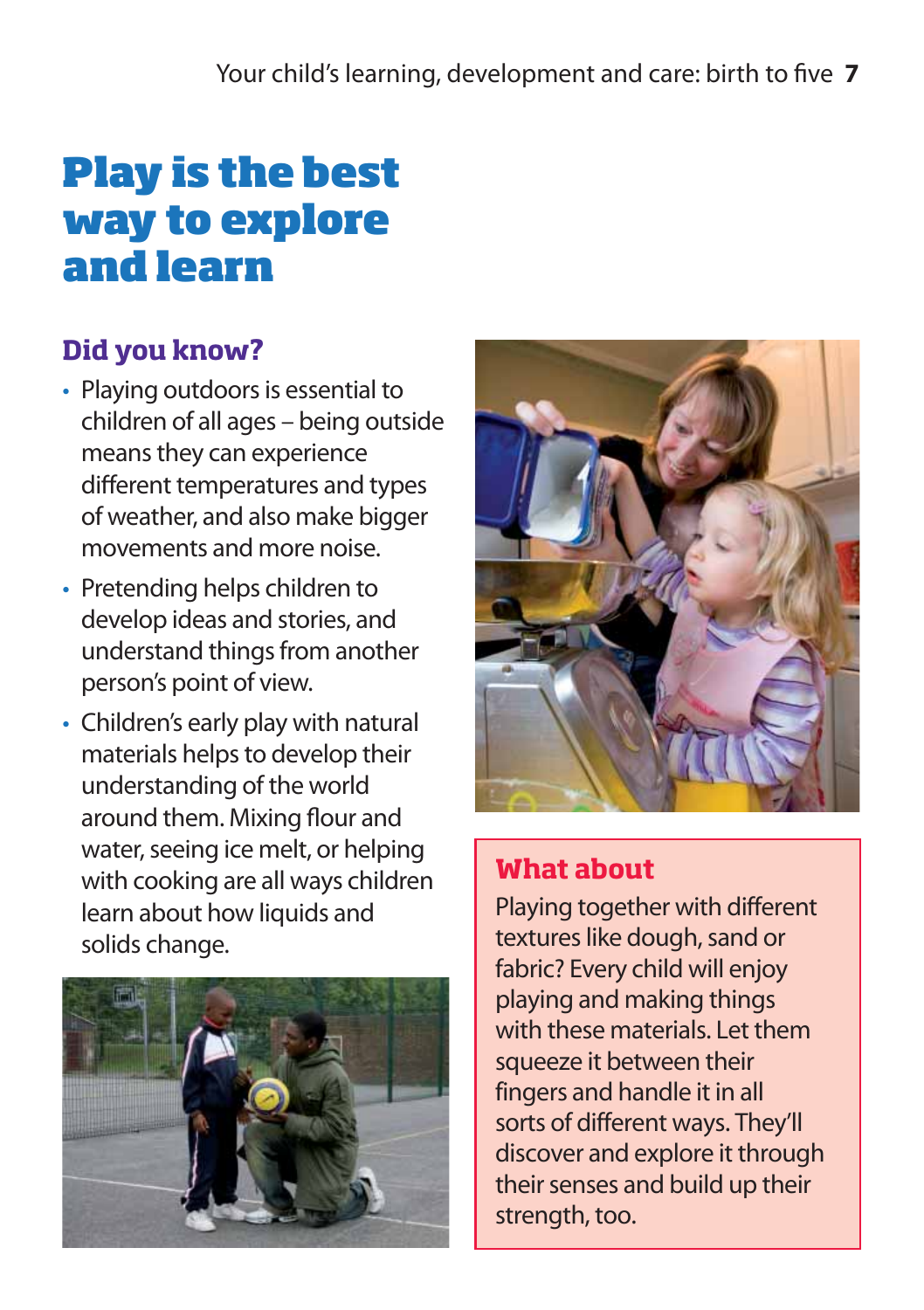# **Six areas in which your child will learn and develop**

### **Did you know?**

Children's learning can be described in six areas. All places you can take your child to learn and be cared for from birth to five – whether nurseries, pre-schools, playgroups, reception classes or childminders – plan activities through play to make sure every child does things they are interested in which cover all these six areas. This helps children grow into well-rounded people.

#### **These six areas are:**

- **Personal, social and emotional learning.**
- **Communication, language and literacy.**
- **Problem solving, reasoning and numeracy.**
- **Knowledge and understanding of the world.**
- **Physical development.**
- **Creative development.**

These six areas make up the Early Years Foundation Stage, or EYFS, the framework nurseries and

childminders use to plan children's activities through play.

As you read through the next few pages, you'll see how these six areas all link together. Your child will often do things which link to more than one area of learning.

**Remember what you already do with your child is helping them learn and develop. Research shows that where mums and dads and nurseries or childminders work together, children are happier and do better. After all, you're their very first teacher and you understand your child better than anyone else.** 

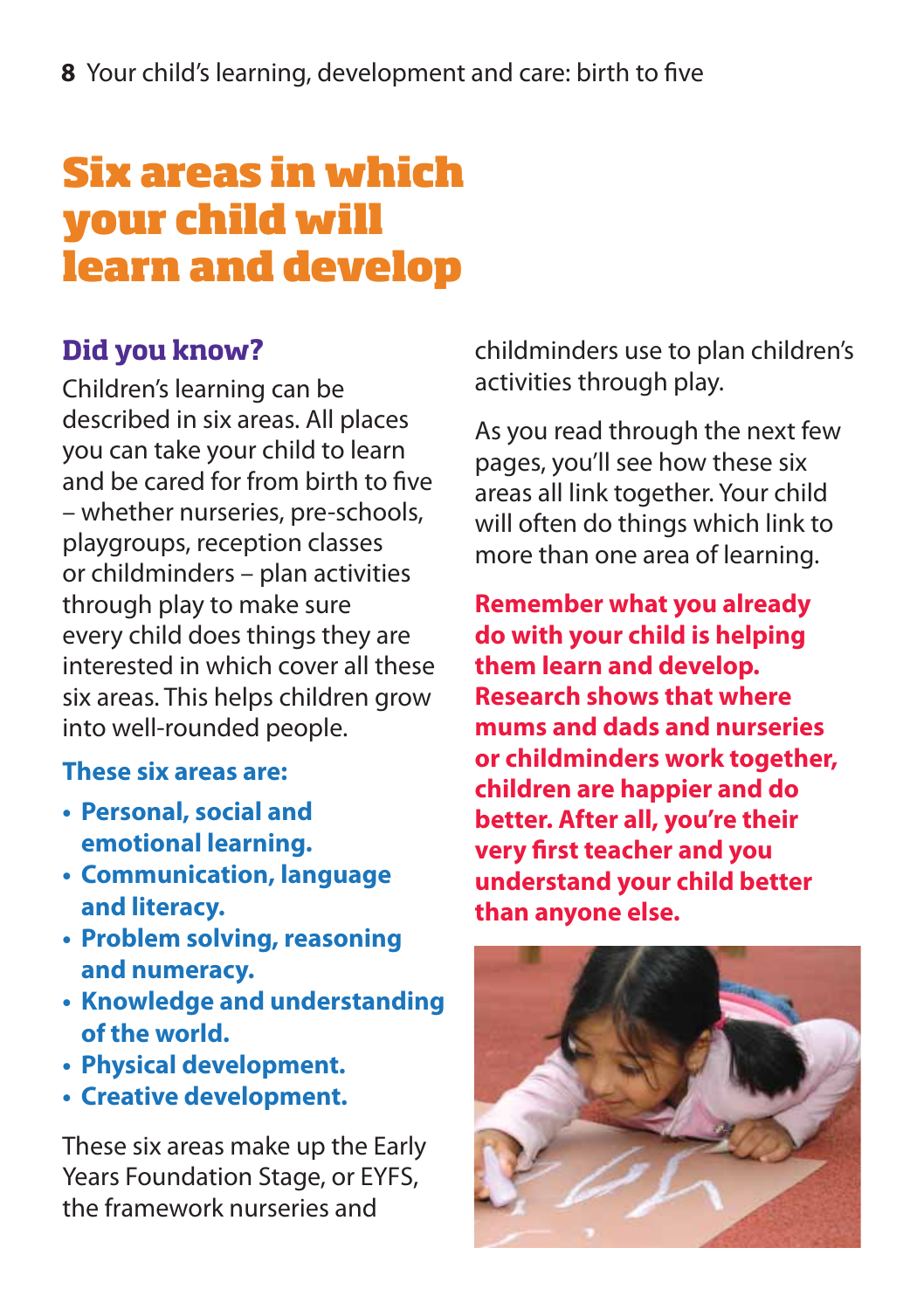# **Personal, social and emotional development**

# **Did you know?**

- For children, being special to someone and being well cared for is important for their wellbeing.
- Children who feel free to express their ideas and their feelings can develop new ways to cope with challenging and stressful situations.
- If, when you feel angry or frustrated, you can stay calm and talk to your child about the problem they will feel more secure and relaxed with you.
- Understanding your child's point of view when things aren't going their way – and talking it through with them – helps your child understand their own emotions and those of other people.



### **What about**

Role play – like playing hospitals or having a teddy bears' tea party – with your child helps them be creative, talk with you and explore ideas.

In a nursery, pre-school or reception class, every child has what's called a **key person**. A key person is:

- the person who acts as a point of contact with you;
- a person who helps your baby or young child to become familiar with the nursery and feel confident and safe within it;
- a person who meets the needs of each child in their care and responds sensitively to their feelings, ideas and behaviour; and
- a person who takes a careful note of your child's development and progress and shares these ideas with you.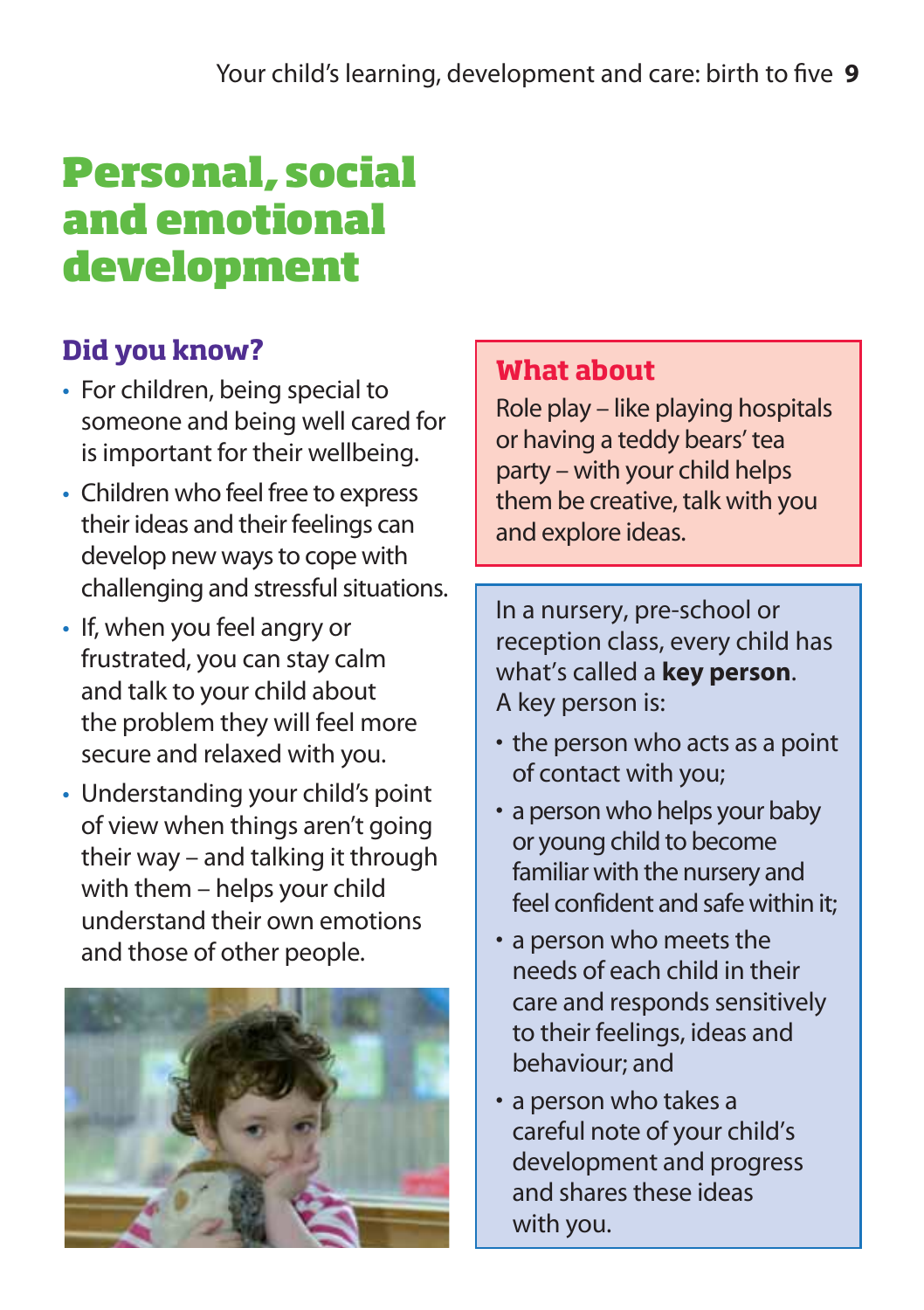# **Communication, language and literacy**

## **Did you know?**

- Children learn lots of words and phrases from reading books with you. You can never start reading with your child too early.
- Children love making and listening to all sorts of sounds. Bit by bit, children listen to stories with more attention and they'll get better at telling stories back to you.
- Children learn best when activities use several senses at once – like touch, taste and hearing. Talk about how things feel (soft, hard, slippery), how they taste (bitter, sweet, salty), how they sound (loud, soft, crackly).
- Talking together about everyday activities – like getting dressed and cooking – helps your child improve their listening and talking skills as they hear the way you describe what you're doing.

• Having magnetic letters at home and playing with them can really help your child understand that letters stand for sounds.

#### **What about**

Having fun with songs, stories and rhymes in the bath and at bedtime. Putting in sound effects – like splashing in the bath – adds to the fun.

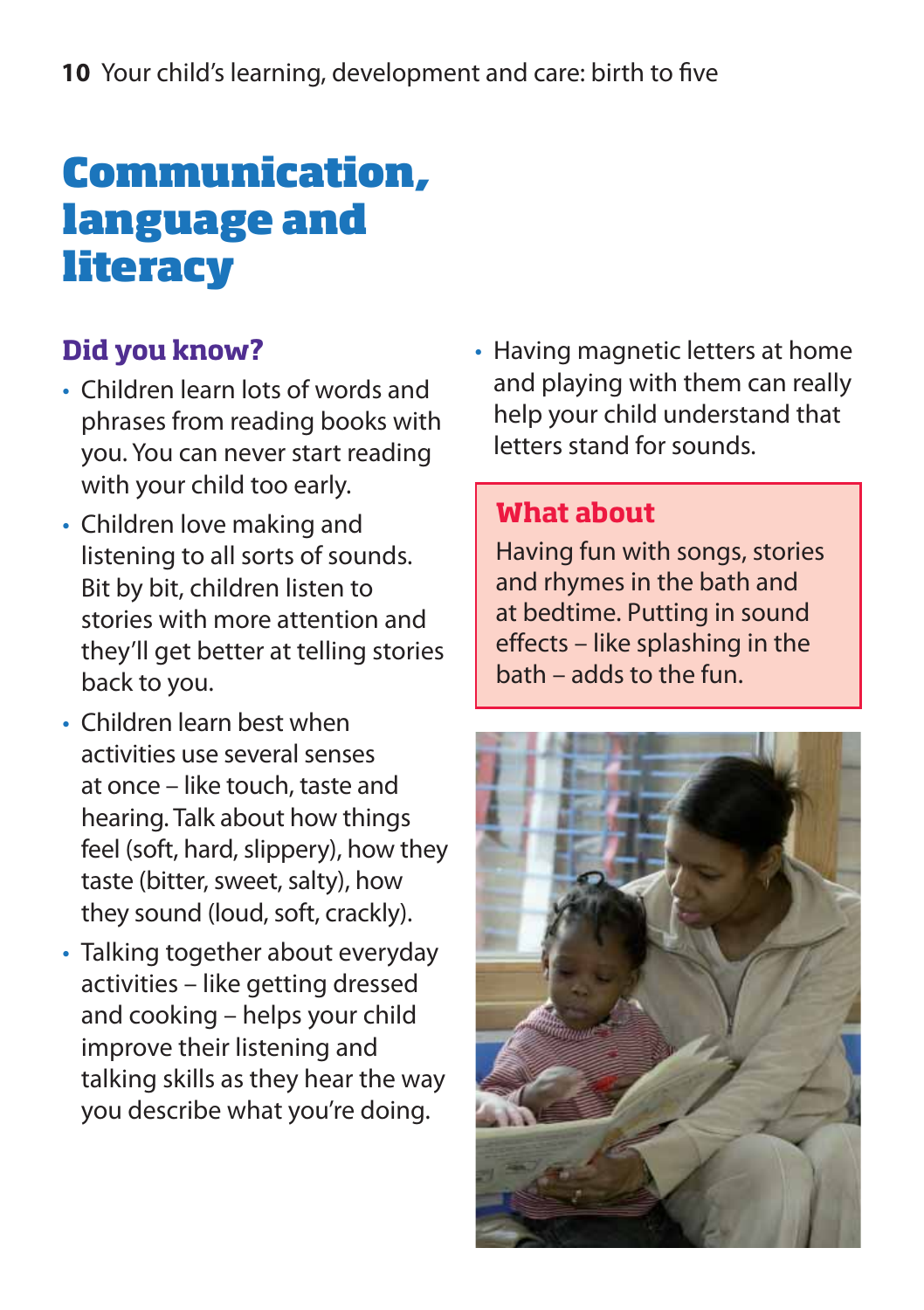# **Problem solving, reasoning and numeracy**

# **Did you know?**

• Children love exploring things and organising them.

It's about:

- counting things;
- sorting things;
- matching things;
- looking for patterns; and
- playing with shapes, space and measures.
- Using words like 'more' or 'less', 'bigger' or 'smaller' helps your child learn to compare numbers and the things they see every day.
- Children learn the names of numbers through enjoying rhymes and songs which have numbers in them.
- Talking about what your child is doing when they fill or empty bags or fit shapes into spaces, helps them understand shapes and sizes – and develops their language at the same time.

#### **What about**

Sorting pairs of socks to match patterns, colours and designs.

Singing songs with numbers in – like 'One, two, buckle my shoe. Three, four, knock on the door.' If you don't know the rest, make it up!

Sharing out food to show how things can be shared fairly between everyone.

Finding numbers everywhere – on houses to help people find them, on buses to tell people their route, on car number plates, TV channels and the DVD player.

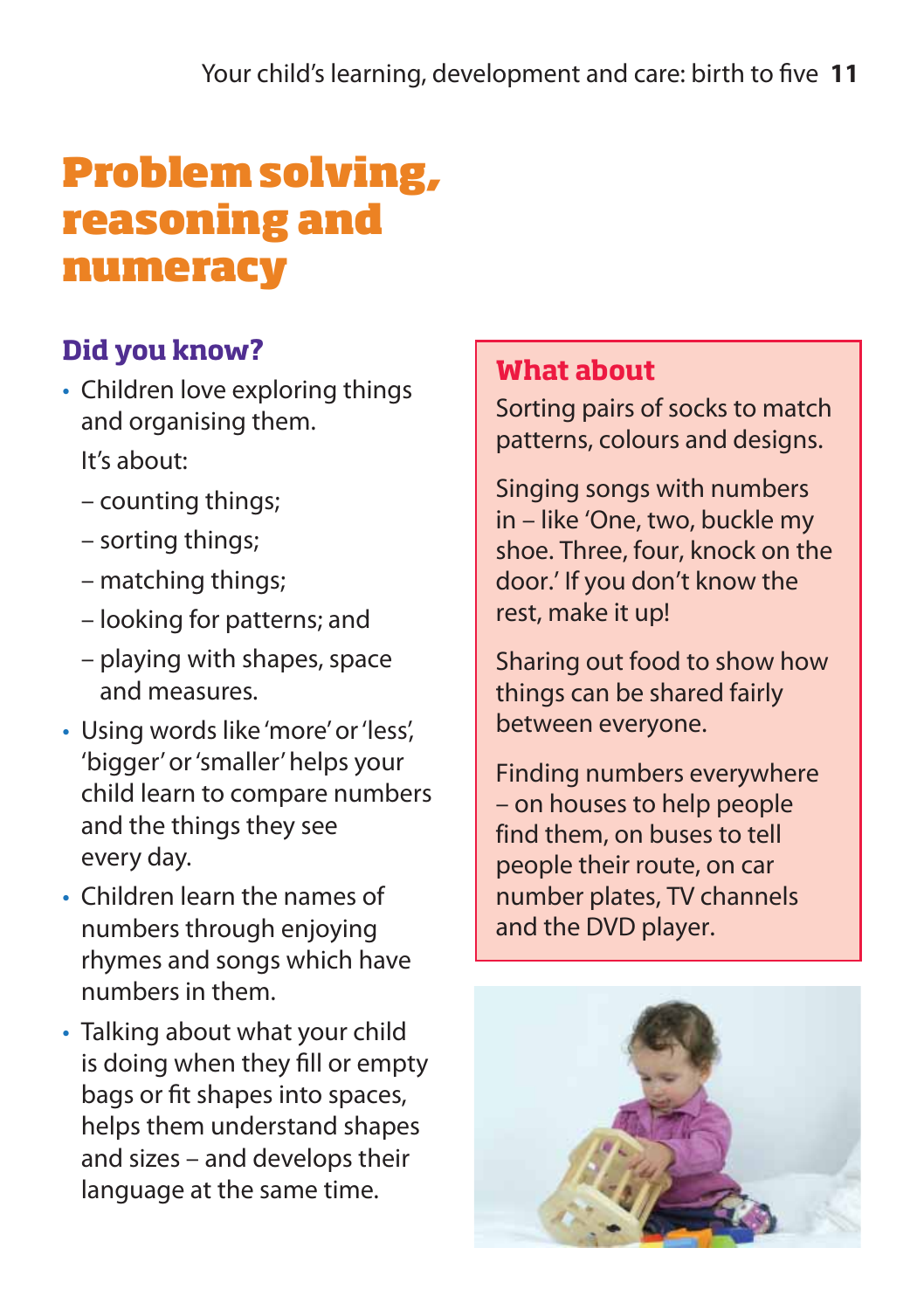# **Knowledge and understanding of the world**

# **Did you know?**

- At first, children will enjoy exploring things with their mouth and hands and be very interested in things which build up and fall down.
- Children learn best by doing things. After all, it's always easier to understand something if you try it out for yourself.
- Investigating living things you come across – like insects and earthworms, trees and leaves – helps your child understand the world around them.
- Your child will love telling you about what they see as they explore and will seek and play with things to find out what things mean and why things happen.
- Encouraging your child to help you make decisions – like choosing which food to buy or how to make something – also builds their ability to work out what they need and how they can achieve it.

### **What about**

Using an empty box – like a shoe box – to gather things you find together? Next time you go for a walk or visit a park, talk about the things you see and ask your child to choose something to bring back home. They might be stones, moss, feathers or leaves. When you get home, talk about their colour and texture. Make a label for each one. Your child's skills will be growing in every area.

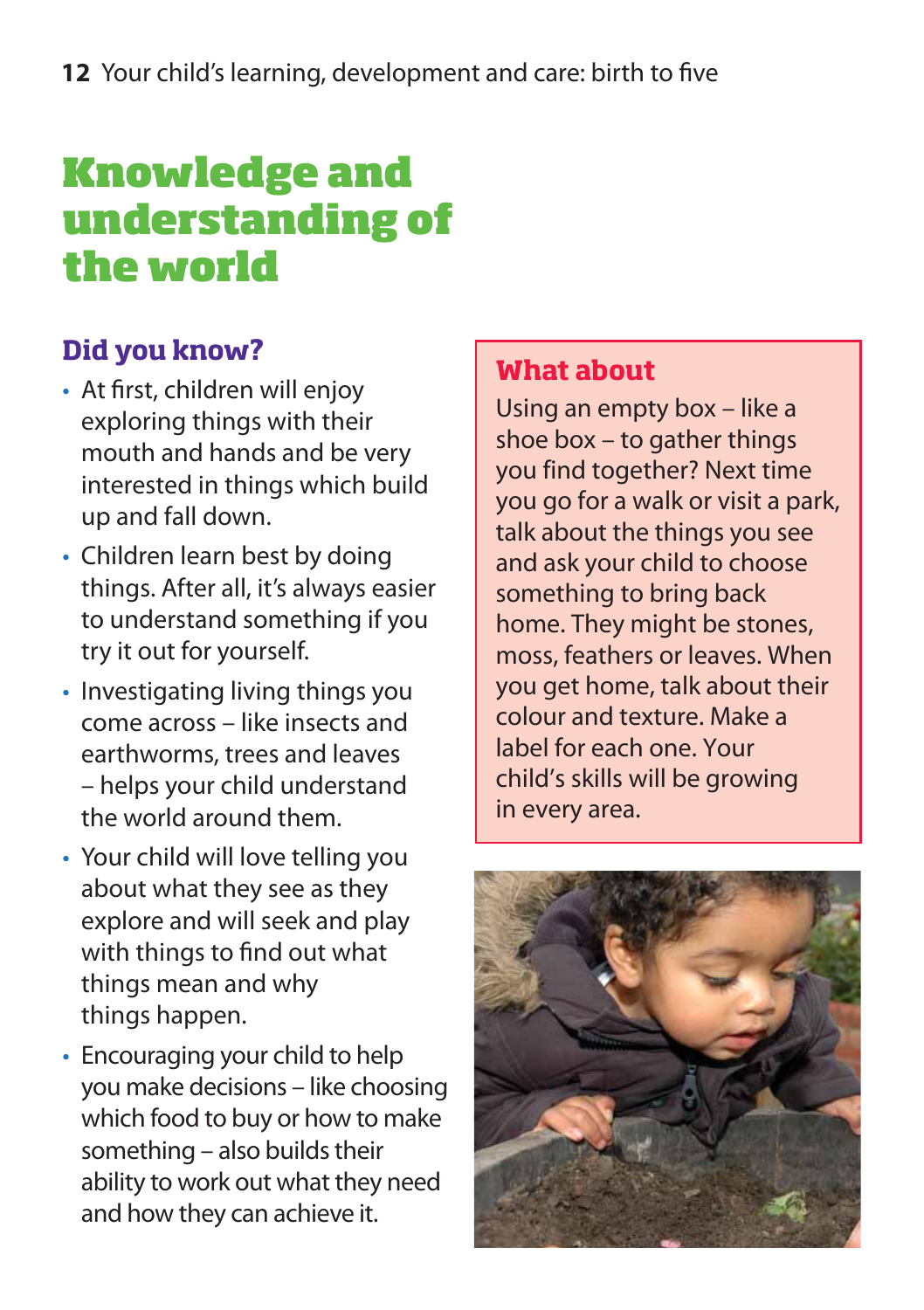# **Physical development**

# **Did you know?**

- Children are learning as they move and use all their senses. They have a natural instinct for using their bodies and using action and sound.
- Crawling, getting in and out of things and moving in all sorts of ways all help children's early brain development as well as their physical strength and co-ordination.
- Suggesting ways to move to  $music - shuffling, slithering,$ rolling, crawling, jumping, dancing – develops your child's imagination and physical skills.
- Making a den outside or in, using chairs, a clotheshorse, sheets, a climbing frame – gives your child the chance to balance and climb around, under, over and through.
- Giving your child time to use a range of equipment or build different things means they can try activities over and over again, practice new skills, take risks and learn from their mistakes.

### **What about**

Setting up an obstacle course together? It's something you can do inside or out and make it as easy or as difficult as you like. You can use things around the house like sheets and tablecloths (to drape over and tunnel under), a broom (to climb over or prop up), a washing up bowl (to sit on, in or climb over), empty boxes (to sit in or tunnel through), chairs (to go over or under).

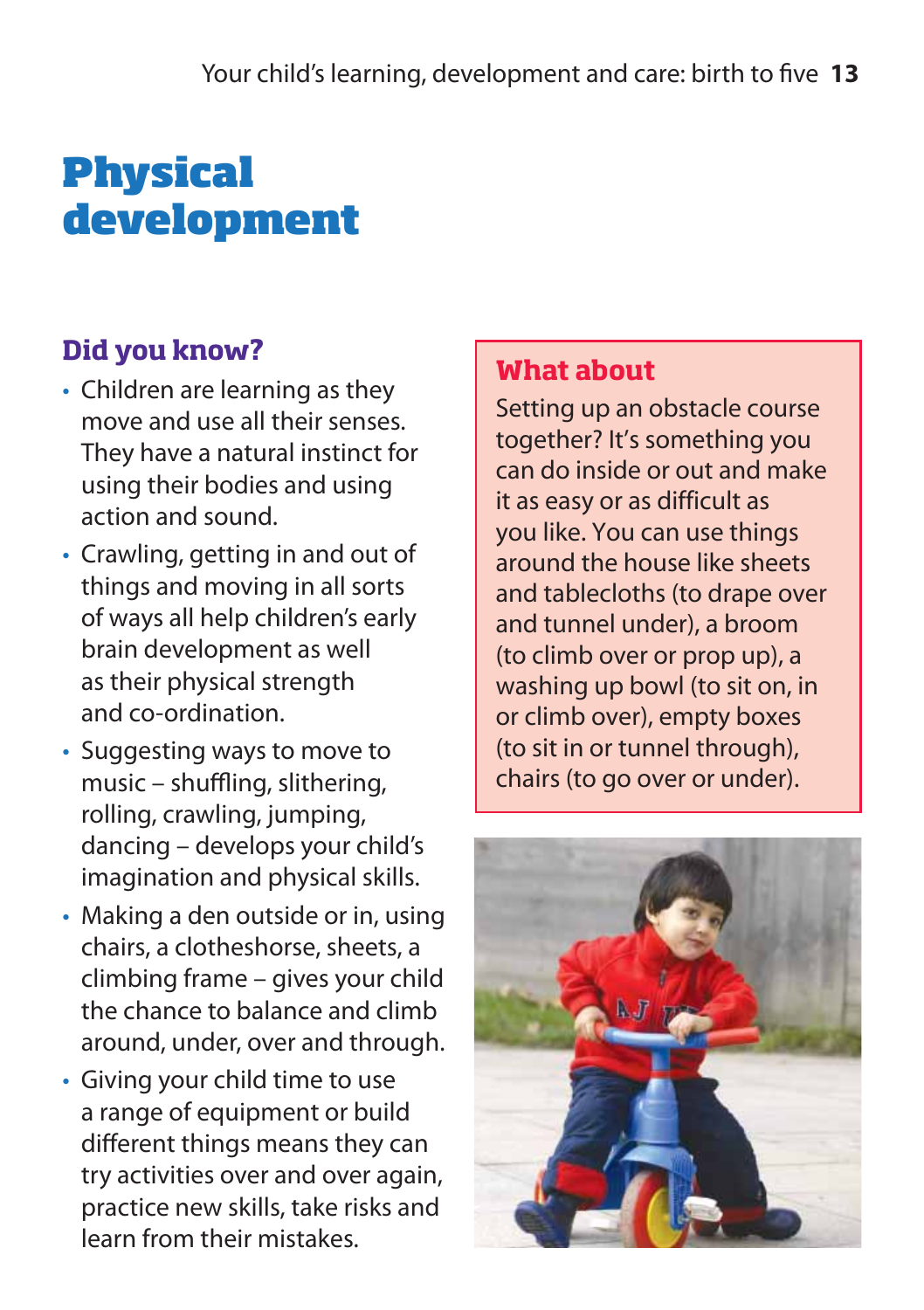# **Creative development**

# **Did you know?**

- Creativity is something that comes naturally to young children – and grows with encouragement.
- Creativity is important because when children decide on their own activities they become better at working things out for themselves.
- Children need to feel safe enough to take risks when they're expressing themselves.
- Moving to music gives children a chance to see how we use our bodies – expressing emotions like joy or sorrow, or pretending to be objects or creatures such as a tree, a mouse or a bird.
- Dressing up and acting out scenes is a great way to develop creativity. They also help children understand people and situations. You can hang on to a few old clothes, hats, beads, shoes (or visit a jumble or car boot sale).

#### **What about**

Putting on your favourite music, pouring some rice or lentils in a screw top jar, and adding in a sauce pan and a wooden spoon. Now you have music – maracas to shake and a drum to bang.

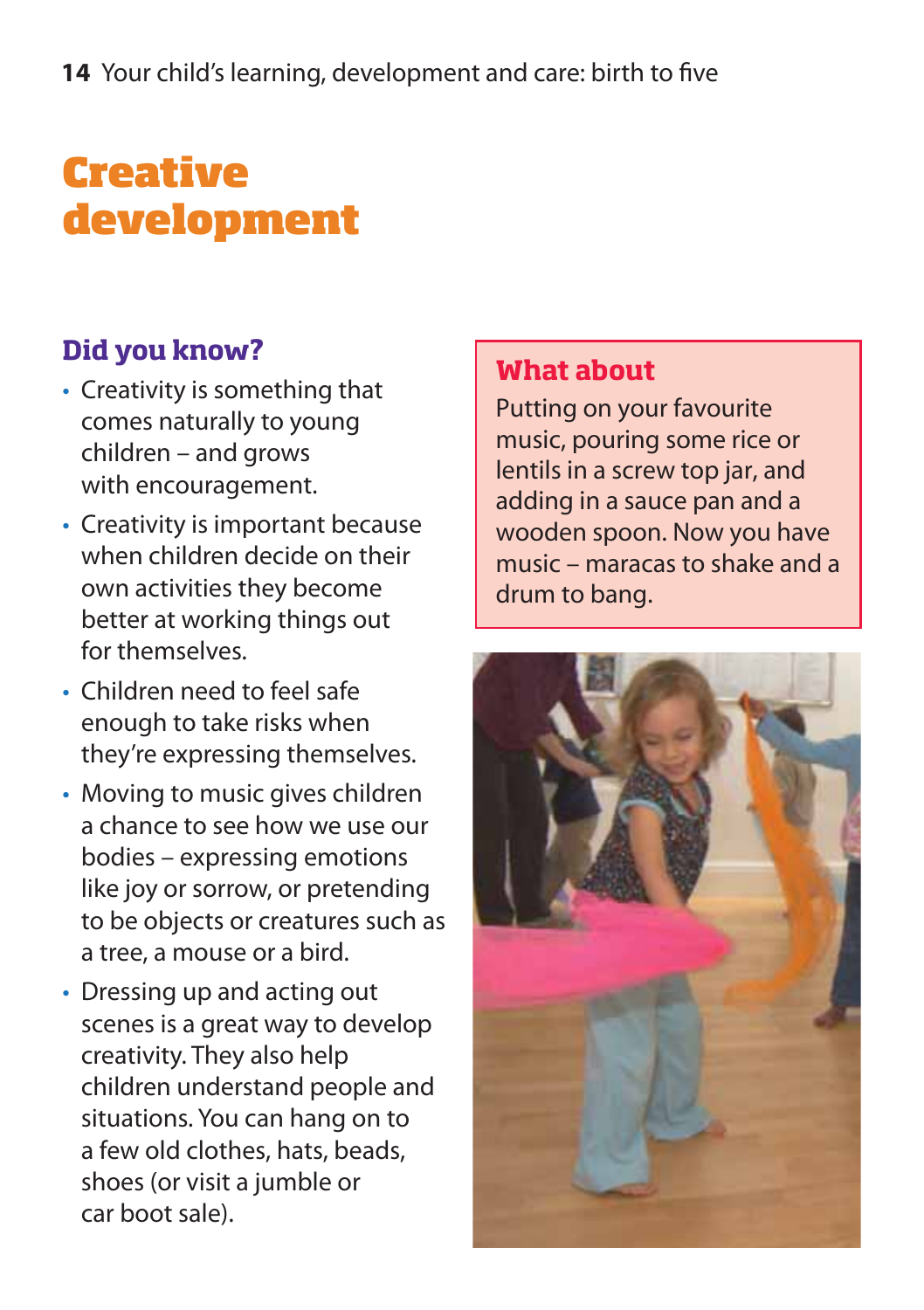### **Your free entitlement to childcare**

Early learning and childcare gives your child a great start in life. It can give your child the chance to make new friends and they can explore and learn in a safe environment which has activities built around their needs.

When you visit a nursery, pre-school, playgroup, reception class or a childminder, why not talk to the staff about what your child will be doing?

# **Did you know?**

**There's free part-time early learning for all three- and four-year-olds.** Every three- and four-year-old in England is entitled to a minimum of 12.5 hours of free early learning per week, for 38 weeks of the year. Some local authorities offer 15 hours a week and by 2010 all eligible children will be entitled to 15 hours of free early learning a week.

Free places are available in schools, nurseries, pre-schools and playgroups and with childminders in accredited childminder networks.

Your local **Families Information Service** can tell you how and where you can take up the free entitlement in your local area.

To find your local Families Information Service call: **0800 2346 346**

Working families may be able to claim the childcare element of the Working Tax Credit to help towards childcare costs.

Call the HM Revenue and Customs (HMRC) Tax Credit Helpline on 0845 300 3900 (open 8am-8pm seven days a week) or check online at **[www.hmrc.gov.uk](http://www.hmrc.gov.uk)** for a claim form.

When you choose childcare that's Ofsted registered, you'll know it's met clear standards designed to provide a safe and secure environment for your children.